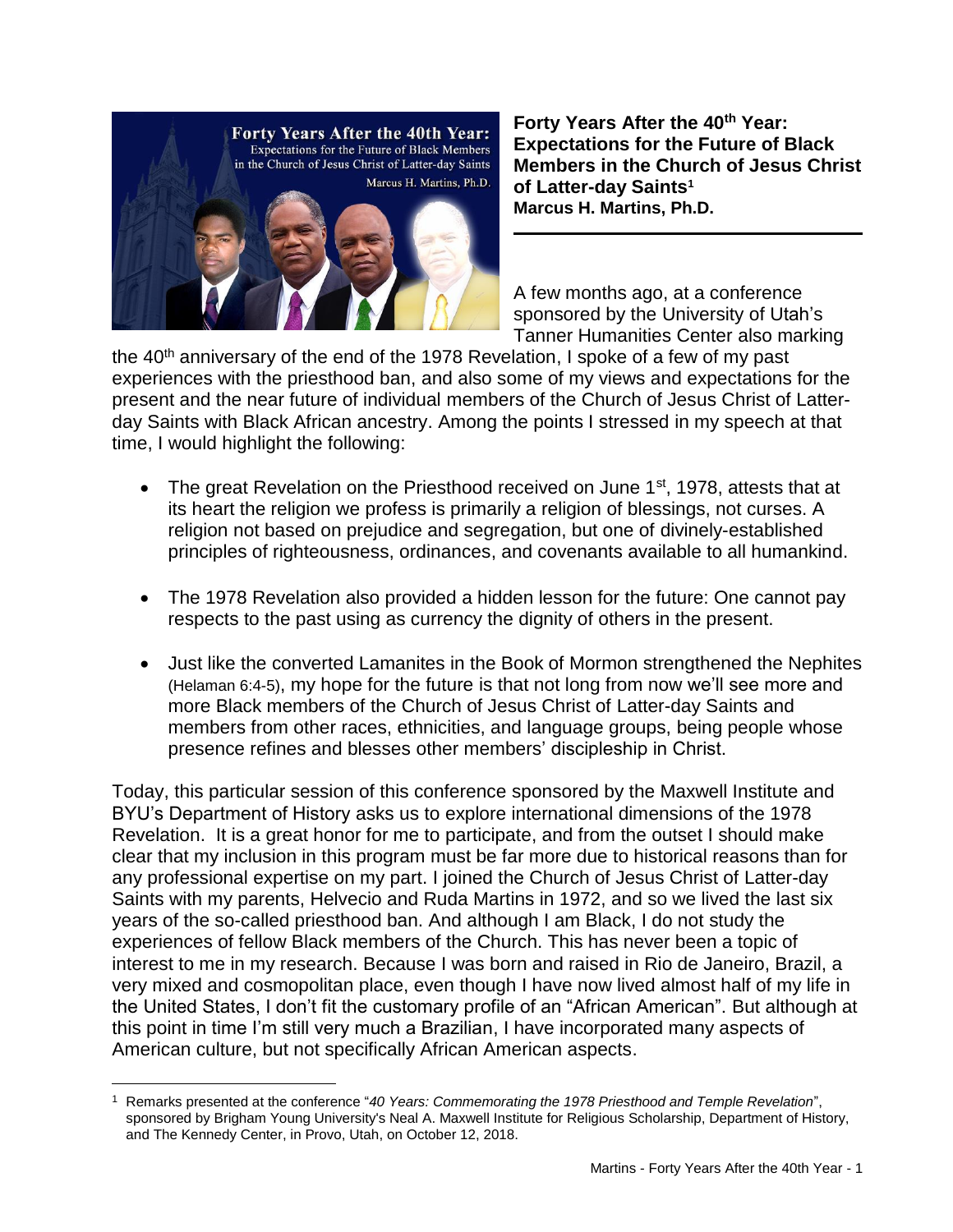With those caveats in mind, as I pondered on what to say in this conference I felt strongly impressed to follow up on that speech I gave in Salt Lake City on June 30<sup>th</sup> of this year, and explore a few additional personal perspectives and expectations for Black members of the Church of Jesus Christ, but this time looking into a more distant future.

So, I have been asking myself: Now that we have lived 40 years since the 1978 Revelation, what would be my expectations for the next 40 years?

What else could I possibly want to see in my own experiences in my remaining years which President Gordon B. Hinckley used to call "golden years laced with lead"—and in the experiences of other Black members of the Church internationally?

Other than to know that during those four decades my grandchildren will render service in the Church, and my great-grandchildren will serve full-time missions, I want … not much, really. But that little that I want for the future is indeed very significant. However, as a Sociologist and Disciple of Jesus Christ I see that on the international arena we have far bigger "fishes to fry" ahead of us.

The conditions of the world are deteriorating at an astounding rate. We still face not only persistent chronic poverty, but also endless regional skirmishes that threaten to escalate into a new world war, vast flows of refugees, and changes in the delicate balance of nature that seem to affect our climate in dangerous ways. But the challenge I have been thinking about the most in recent years is the resurgence of racism.

Once again we see around the world despicable racist ideologies being used to justify and reinforce feelings of racial pride and superiority, and we see populist national leaders using those despicable ideologies for self-serving purposes. Extremism in various forms is gaining ground rapidly, changing the fabric which binds many societies together and allows for peace and progress to thrive.

This threat is so pervasive that it can disrupt—and in a few places might be already disrupting—the fabric that binds that subset of the larger society composed of members of the Church of Jesus Christ of Latter-day Saints.

Only a concerted effort to bring millions of people around the world to Jesus Christ and the truths, ordinances and covenants of his restored gospel may save individuals and families from a destructive whirlwind fueled by partisanship, tribalism, and jingoism, laced with sexism and outright racism.

During World War II, allied soldiers from various races and ethnic backgrounds banded together to fight Nazism, and the current conditions of the world require that we likewise leave aside other considerations and focus on the major task at hand: to resist evil, cleanse ourselves, provide ministering to others, and help prepare the world for the glorious return of the Lord Jesus Christ.

Since the scope of this theme would require a far more extensive analysis than the available time we have in this conference would allow, from this point on I will limit my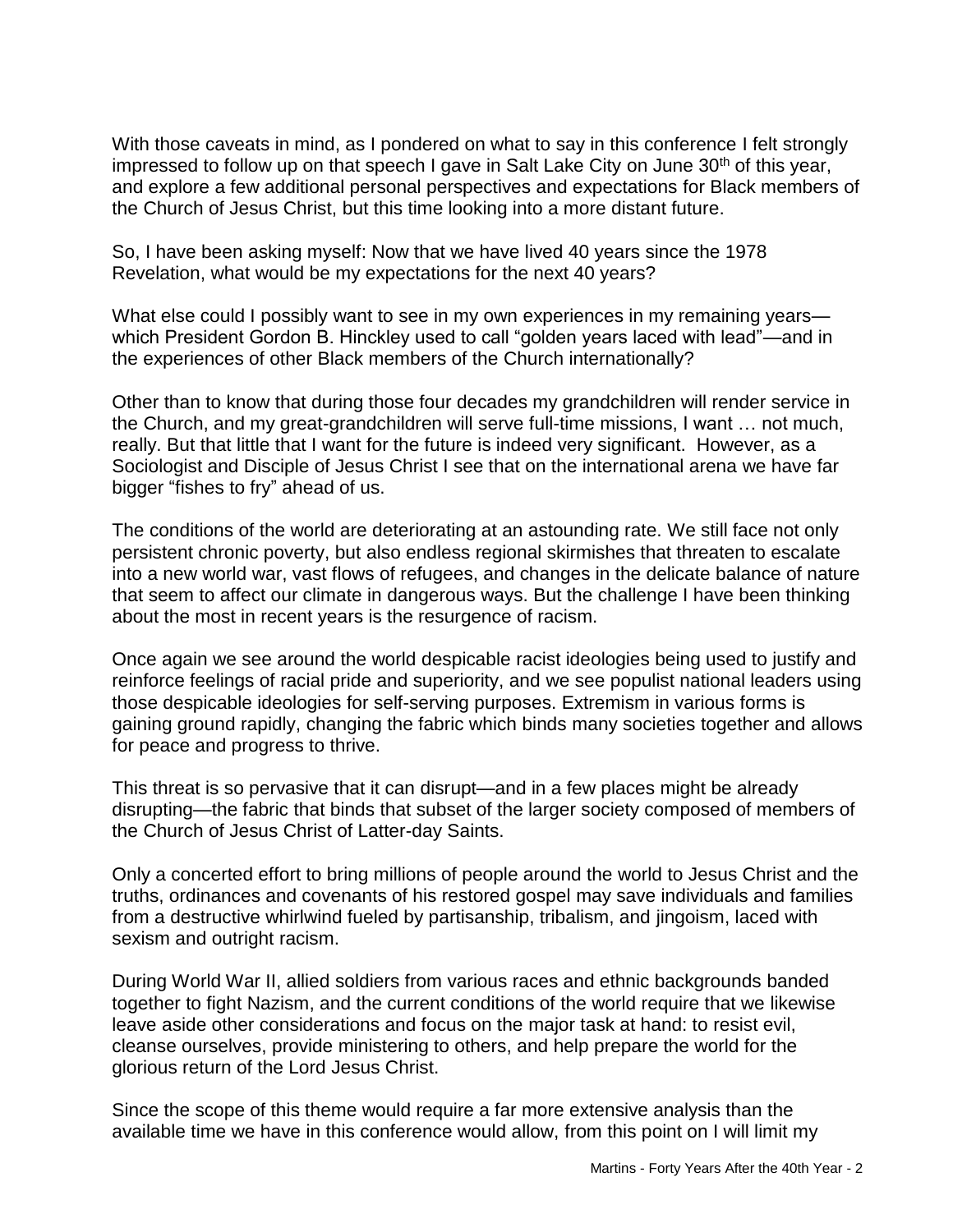analysis solely to the sphere of the Church of Jesus Christ of Latter-day Saints, rather than larger societies internationally.

So, how can we prevent racist views and actions from once again becoming widespread and (heavens forbid) becoming again institutionalized in the Church of Jesus Christ of Latter-day Saints in this 21<sup>st</sup> century?

Personally, in my own actions, I consider that it would do little good to me to continue speaking of the past—bemoaning the priesthood ban and its associated pseudo-doctrines. In fact, I have started to decline invitations to speak about that topic. Just a couple of months ago, stakes in England and Portugal honored me with opportunities to speak. Initially they suggested the priesthood ban as the topic, but politely I offered to speak of the results of my research for my forthcoming book titled "The Priesthood: Earthly Symbols and Heavenly Realities". Incidentally, I tried the same strategy with the Church History Department, but it didn't work. Historians wanted my personal story, not my views on doctrine, and as the saying goes, "the customer is always right."

And that pretty much summarizes my personal stance about this nowadays. The priesthood ban happened. It is and will always be part of our collective history as members of the Church of Jesus Christ of Latter-day Saints. But the ban should not be a major concern nor have any significant effect on our present.

I acknowledge that there may be isolated incidents involving racial prejudice in wards and stakes in which one could point to a possible residual influence of those pseudo-doctrines used for almost a century to justify the priesthood ban. I myself have had unfortunate experiences in a few rare occasions. And allow me to pause for a moment and remind you again of the possibility of a significant difference in the frequency and magnitude of my experiences compared with those of African-American members of the Church.

Now returning to my analysis, I wonder, would there still be a potential residual influence of those pseudo-doctrines associated with the priesthood ban, in the early 21<sup>st</sup> century? And if so, how pervasive and effective would that residual influence be?

Let's face it … most of us often cannot remember the specifics of what we discussed in a particular Sunday lesson just one week later. Are people really quoting those old ideas about the Curse of Cain today? And if so, would there be entire congregations hearing that and still thinking "Black people are doomed"? Let's say that one finds twelve people who believe that. Honestly, as far as I am concerned, as long as those hypothetical twelve individuals are not sustained to serve in the Quorum of the Twelve Apostles, I wouldn't lose my sleep over it.

For over a decade I have been arguing that this is a time for activity, and not activism. I believe that it is by active engagement with and service to the larger society of members of the Church of Jesus Christ that we will demonstrate that as the Apostle Peter stated, indeed "… God is no respecter of persons: But in every nation he that feareth him, and